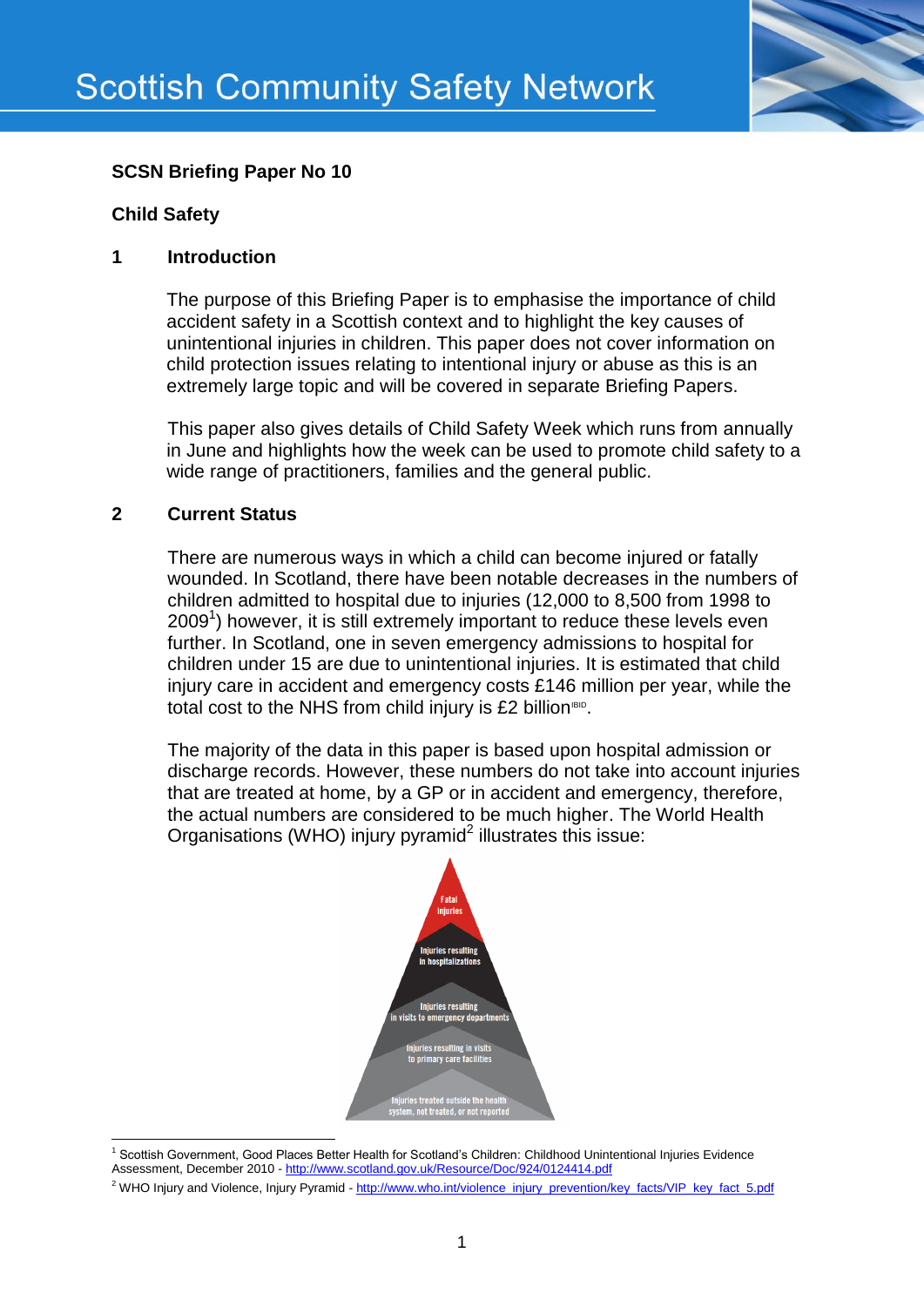#### *Burns and Scalds*

The Information Services Division (ISD) 2011 Unintentional Injuries Report<sup>3</sup> highlights that in Scotland there were 287 children under 15 admitted to hospital due to burns and scalds in the between April 2010 and March 2011. Of these children, the majority (197) were in the one to four age group<sup>4</sup>.

The majority of scalds are from overheated bathwater and the preparation, transit and consumption of hot drinks. It has been evidenced that scalds from hot drinks are twice as common as bath water scalds in the under two age group<sup>5</sup>. A baby's skin is approximately 15 times thinner than that of an adult, making it much more susceptible to heat and due to this a hot drink can still cause scalding up to 15 minutes after making.

The main cause of hospital admissions for burns are uncontrolled fires, however, contact burns from irons, hair straighteners, curling irons etc. are common. Over a five year period (2005 – 2009) the following hospital discharges of children were recorded in Scotland: 16 from burns from uncontrolled fires, 36 from controlled fires, 64 from unknown fires and 723 from contact burns<sup>IBID</sup>. However, these figures will be considerably higher when taking into consideration the injury pyramid.

### *Poisoning*

The ISD report identified 439 children under that age of 15 who were poisoned in 2010/11, with the majority (351) being in the one to four age group<sup>6</sup>. It is recognised that accidental consumption of painkillers, medicines and household products/cleaners are the main causes of poisoning. The Child Accident Prevention Trust (CAPT) highlights that child resistant caps are not childproof and can be opened by toddlers in a matter of seconds.

A further cause of poisoning, which can be often fatal, is carbon monoxide (CO). The most common source of CO is faulty gas appliances and the gas itself is odourless, colourless and tasteless making it difficult to detect. It is thought that children are more susceptible to CO poisoning due to their small body mass and as they take more breaths per minute than an adult.

### *Falls*

Falls from cots, highchairs, windows and stairs are the most common causes of head injuries and broken bones in children. Falls in children often take parents and carers by surprise as the child was doing something that the adult did not know they could do. The effect of a severe head injury can be life changing as it can lead to learning difficulties, behavioural problems and personality changes.

 3 ISD Scotland, Publication Report, Unintentional Injuries, Published December 2011 - [http://www.isdscotland.org/Health-](http://www.isdscotland.org/Health-Topics/Emergency-Care/Publications/2011-12-20/2011-12-20-UI-Report.pdf?50660341979)[Topics/Emergency-Care/Publications/2011-12-20/2011-12-20-UI-Report.pdf?50660341979](http://www.isdscotland.org/Health-Topics/Emergency-Care/Publications/2011-12-20/2011-12-20-UI-Report.pdf?50660341979)

<sup>&</sup>lt;sup>4</sup> ISD Scotland, Unintentional Injuries Data Tables: Table 3: Children, December 2011 - [http://www.isdscotland.org/Health-](http://www.isdscotland.org/Health-Topics/Emergency-Care/Publications/data-tables.asp?id=661#661)[Topics/Emergency-Care/Publications/data-tables.asp?id=661#661](http://www.isdscotland.org/Health-Topics/Emergency-Care/Publications/data-tables.asp?id=661#661)

<sup>5</sup> Scottish Government, Good Places Better Health for Scotland's Children: Childhood Unintentional Injuries Evidence Assessment, December 2010 - <http://www.scotland.gov.uk/Resource/Doc/924/0124414.pdf>

<sup>&</sup>lt;sup>6</sup> ISD Scotland, Unintentional Injuries Data Tables: Table 3: Children, December 2011 - [http://www.isdscotland.org/Health-](http://www.isdscotland.org/Health-Topics/Emergency-Care/Publications/data-tables.asp?id=661#661)[Topics/Emergency-Care/Publications/data-tables.asp?id=661#661](http://www.isdscotland.org/Health-Topics/Emergency-Care/Publications/data-tables.asp?id=661#661)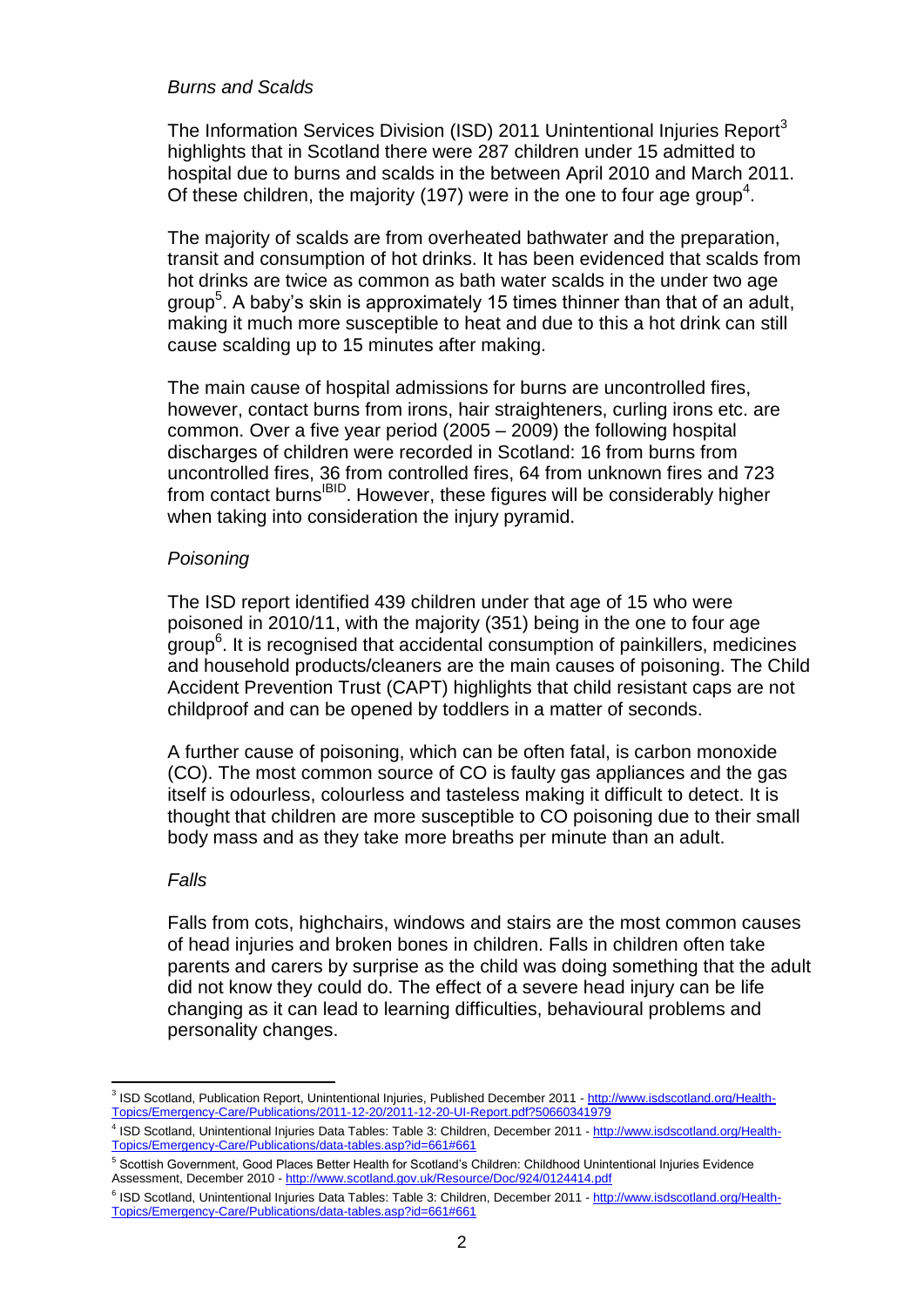In Scotland, there were 4,222 hospital admissions of children under 15 for falls in 2010/11. Of these, 35% occurred in the home while 65% occurred elsewhere<sup>IBID</sup>.

### *Drowning*

During 2010/11 in Scotland there were 10 hospital admissions for drowning/submerging incidents among the under 15s with the majority (five) being under the age of one<sup>IBID</sup>. CAPT state that the majority child drowning incidents occur either in the home or in a garden (home or neighbours) pond. Babies can drown in as little as 5cm of water and can drown silently making no noise or struggle. Away from the home, other common incidents of drowning can occur in seas and lakes. Wind blowing off land can make the sea seem flat but it can sweep inflatables away quickly leaving children extremely vulnerable.

The statistics noted above do not include children who die abroad whilst on holiday. Between 2006 and 2010 55 children and young people drowned whilst abroad. The majority of these (30) were under seven years of age, with the rest split between the eight to 14 and 15 to 19 age ranges<sup>7</sup>. In many cases, a toddler wandered away from their parents and fell into an unsupervised pool.

## *Choking and Strangulation*

A child's throat is much narrower than that of an adult and as such they can become blocked more easily. Young children are still learning to chew, swallow and breathe in the correct order and therefore food is one of the most common causes of choking in children. As with drowning, choking can be silent with no sound to warn that something is wrong. In Scotland, there were 22 hospital admissions for under 15s in 2010/11 for choking, the majority (nine) of which were aged one to four<sup>IBID</sup>.

Strangulation can take less than 20 seconds to occur in children. Looped blind cords are one of the major causes of child strangulation. In the UK, 22 children have died from strangulation with a blind cord since 1999, 11 of which have been since the beginning of  $2010^8$ .

## *Road and In Car Accidents*

The Reported Road Casualties Scotland 2010 report $9$  shows that in 2010 there were 1,376 road casualties aged 0 to 15. The table below shows the number of injuries, serious injuries and deaths of children in 2010 in relation to the mode of transport involved.

<sup>1</sup>  $7$  RoSPA, UK Citizen Overseas Drowning Statistics  $-2006$  to 2010.

<sup>&</sup>lt;sup>8</sup> RoSPA, Blind Cord Initiative, 2011 - <http://www.rospa.com/about/currentcampaigns/blindcords/> <sup>9</sup> Transport Scotland, Reported Road Casualties Scotland 2012, October 2011 -

<http://www.transportscotland.gov.uk/files/documents/reports/j199237/j199237.pdf>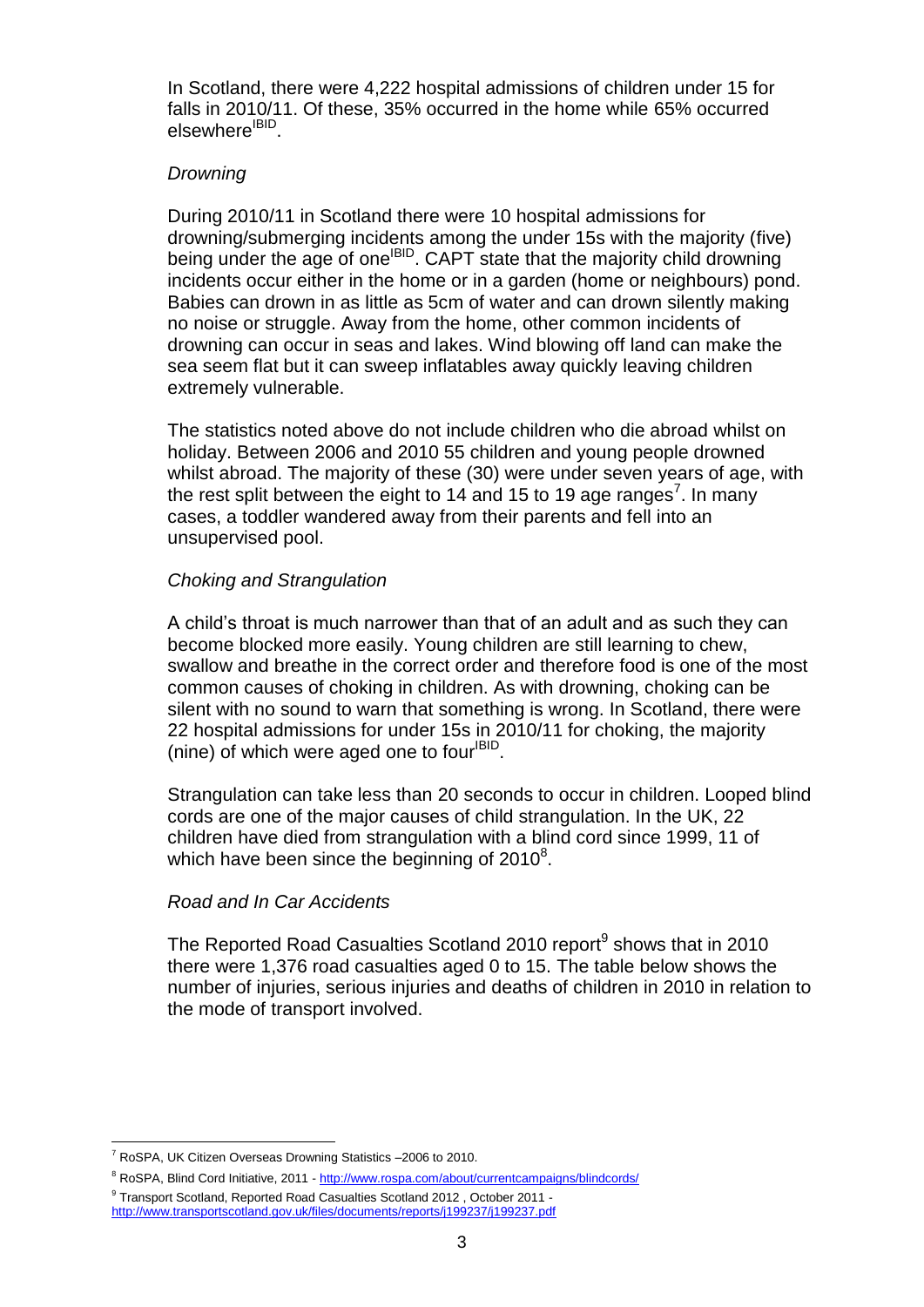| <b>Type of Incident</b>       | <b>Injuries</b> | <b>Serious injuries</b> | <b>Deaths</b> | <b>Total</b> |
|-------------------------------|-----------------|-------------------------|---------------|--------------|
| Pedestrian                    | 492             | 150                     |               | 643          |
| In Car                        | 464             | 40                      |               | 505          |
| Pedal Cycle                   | 121             | 23                      |               | 145          |
| Other (motorcycle, bus, taxi) | 72              | 10                      |               | 83           |
| <b>Total</b>                  | 1,149           | 223                     |               | 1,376        |

The report also highlights that the peak time for child road casualties is 3pm to 5pm on weekdays, followed by a second peak between 5pm and 8pm. Fridays have been evidenced as the peak day of the week for child road casualties and August was named as the peak month.

It is estimated that children have difficulty judging speeds and distances until around the age of eight years old and CAPT state that one third of all reasons given for road pedestrian collisions in children is that they did not stop at the kerb or look before stepping into the road<sup>10</sup>

In addition to road traffic accidents, there are injuries which can be sustained whilst the car is stationary e.g. many children can be injured through fingers being trapped in car doors.

## **3 Key Considerations**

### *Preventative Spend*

The Transport Research Laboratory (TRL) Re-Evaluation of Home Accidents Report<sup>11</sup> estimates the following costs for road, home and leisure accidents (the report assumes that the cost of leisure accidents is the same as those at home).

|                | <b>Road Accident</b> | <b>Home/Leisure Accident</b> |
|----------------|----------------------|------------------------------|
| Fatal          | £1,624,330           | £1.611.400                   |
| <b>Serious</b> | £183,650             | £45,600                      |
| <b>Slight</b>  | £14,160              | £8,300                       |

Preventative Spending is simply spending to prevent rather than spending to rectify. An increased approach to Preventative Spending within the child safety sector will ensure both long and short term results within society. Local Authorities and Community Safety Partnerships are well placed to implement Preventative Spending, with many already carrying out projects with prevention in mind.

Further information relating to Preventative Spend, with examples from RoSPA's blind cord initiative, can be found in the SCSN Policy and Strategy paper:

[http://www.safercommunitiesscotland.org/Documents/PS03%20-](http://www.safercommunitiesscotland.org/Documents/PS03%20-%20Preventative%20Spend.pdf) [%20Preventative%20Spend.pdf](http://www.safercommunitiesscotland.org/Documents/PS03%20-%20Preventative%20Spend.pdf)

**<sup>.</sup>** <sup>10</sup> CAPT, Small Steps to Safety Ideas Booklet, April 2012 - [http://www.childsafetyweek.org.uk/wp](http://www.childsafetyweek.org.uk/wp-content/uploads/2009/04/CSW-ideas-booklet.pdf)[content/uploads/2009/04/CSW-ideas-booklet.pdf](http://www.childsafetyweek.org.uk/wp-content/uploads/2009/04/CSW-ideas-booklet.pdf)

<sup>&</sup>lt;sup>11</sup> Transport Research Laboratory, Re-Evaluation of Home Accidents, March 2010 - [http://www.rospa.com/homesafety/Info/re](http://www.rospa.com/homesafety/Info/re-valuation.pdf)[valuation.pdf](http://www.rospa.com/homesafety/Info/re-valuation.pdf)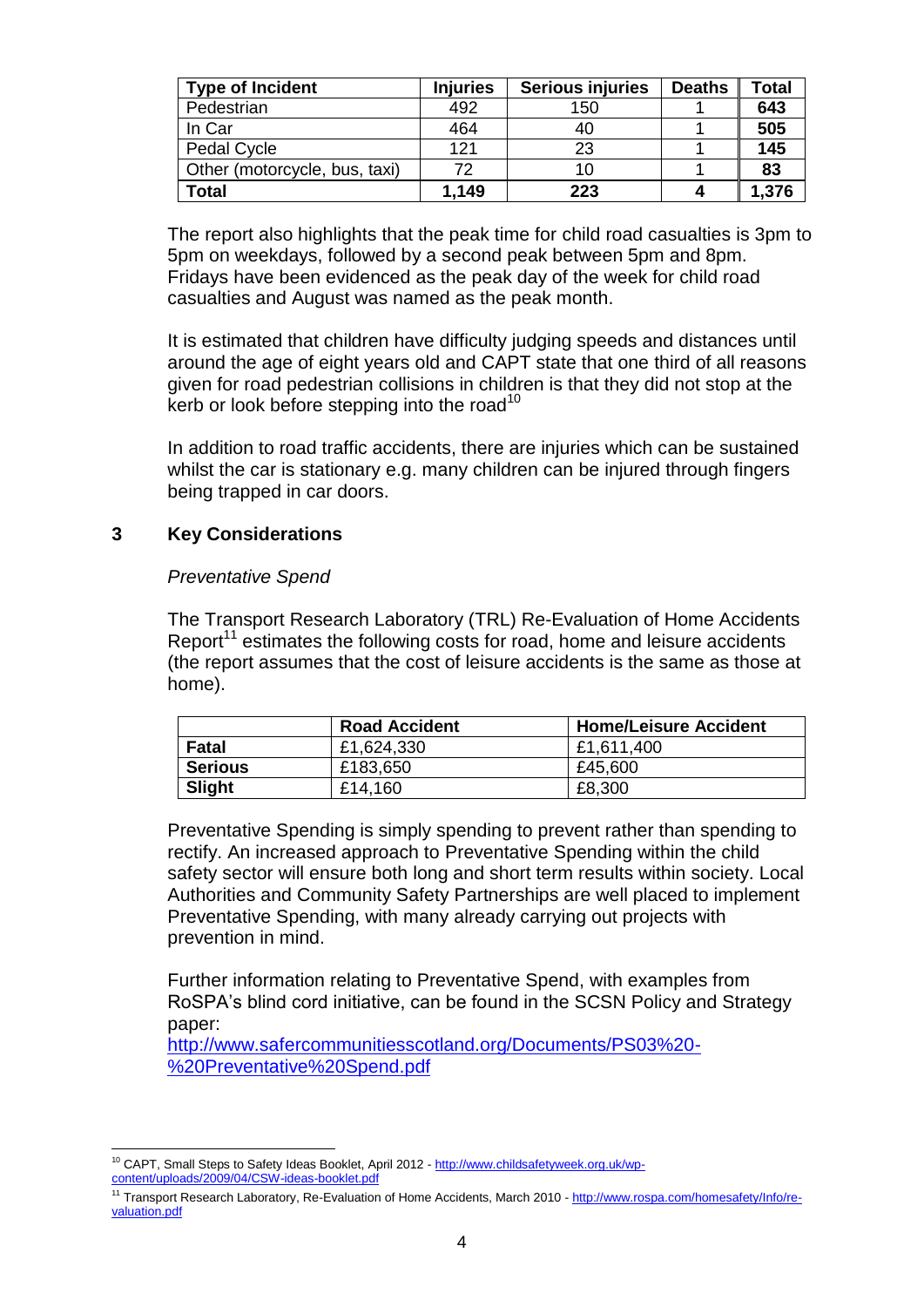### *Child Safety Report Cards*

In June 2012 the European Child Safety Alliance will publish Child Safety Report Cards for 31 European countries. The cards describe how well a country is doing to make it safe for children, the gaps in action on unintentional injury that need to be addressed and which good practices should be adopted to prevent injuries and to save more children's lives. The previous (2009) Scotland Report Card and country profile can be accessed at the following links:

<http://www.childsafetyeurope.org/reportcards/info/scotland-report-card.pdf> <http://www.childsafetyeurope.org/reportcards/info/scotland-country-profile.pdf>

## *Scotland's Road Safety Targets*

The Scotland's Road Safety Framework to 2020 summary report<sup>12</sup> describes the road safety vision for Scotland and details aims and commitments, and targets for reductions in road deaths and serious injuries to 2020. The framework outlines the following aims for children under the age of 16:

|                              | 2015 Milestone %<br><b>Reduction</b> | 2020 Target %<br><b>Reduction</b> |
|------------------------------|--------------------------------------|-----------------------------------|
| Under 16's killed            | 35%                                  | .50%                              |
| Under 16'6 seriously injured | 50%                                  | 65%                               |
| Slight casualties (all)      | -                                    | 10%                               |

## *Child Safety Week*

Child Safety Week is an initiative run by the Child Accident Prevention Trust (CAPT). The week provides an opportunity to highlight that accident prevention is not about restricting children but about creating safer environments to allow children to lead healthy active lives. Previous Child Safety Weeks have had a proven impact on parental awareness and behaviour with independent polling from 2011 revealing that one in three parents who were aware of Child Safety Week took action to reduce the risk of a serious accidental injury happening to their children. Furthermore, the week has become a proven way of forging partnerships with 87% of 2011 Child Safety Week activities being carried out in partnership with other agencies and organisations. Partnerships who supported the week are from a wide range of sectors including: early years, accident prevention, community safety, community development, sustainable travel, education, health, social inequalities and housing.

The 2012 theme of 'Small Steps to Safety' aims to convey the clear message that it only takes a few small steps to help make a child's environment safer whilst reflecting the small footsteps taken by a young child. CAPT have produced a 'Small Steps to Safety' ideas booklet which gives key facts and prevention advice for a variety of child safety issues. There are two styles of the booklet – interactive and printable. The links to both are:

**<sup>.</sup>**  $12$  Scottish Government, Scotland's Road Safety Framework to 2020 Summary, June 2009 <http://www.scotland.gov.uk/Resource/Doc/274552/0082161.pdf>